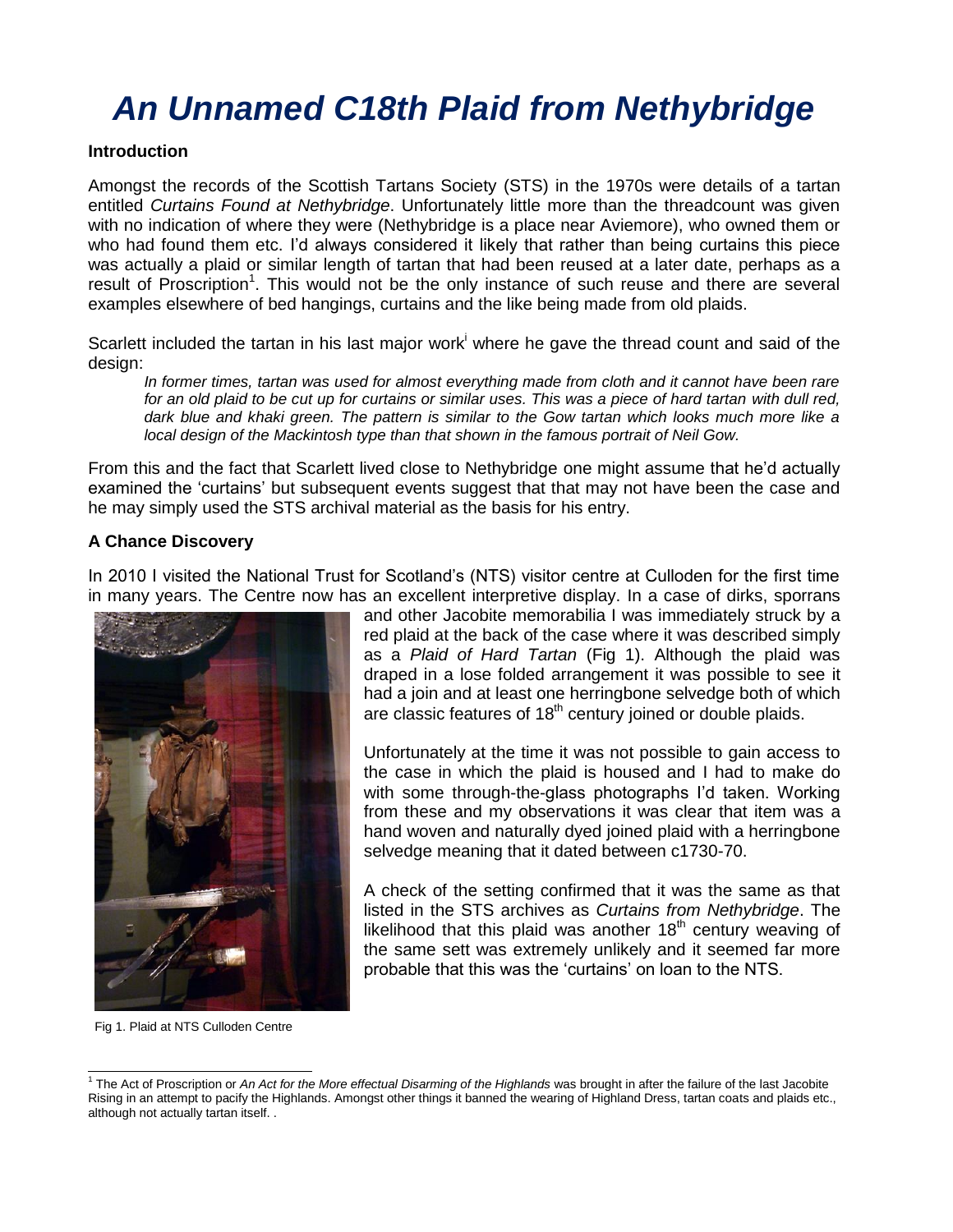### **The Plaid**

In correspondence with the Trust I was able to discover that they had purchased the plaid in 2007 but not from where or whom. In the spring of 2011 there was an opportunity to examine the plaid when the case was open and although I was unable to attend the Trust were extremely helpful in measuring and photographing the plaid for me which allowed for a fuller examination of the artefact. The measurements and other information sent via email were at first confusing as they indicated that the plaid was 54.8 inches wide x 51.2 inches in length which dimensions could not possibly have been a plaid for wearing. The arrival of the photographs explained the contradiction.



Fig 2. The plaid laid out.

The photo of the full piece (Fig 2) shows the plaid with the join running down the middle and a herringbone selvedge on both sides. What was immediately apparent was that the top and bottom of the pattern did not match as one would expect in an  $18<sup>th</sup>$  Century plaid and that the bottom end (in the picture) is roughly turned and sewn at an odd point in the pattern whereas the top end

finishes in a neatly turned and sewn hem at the edge of a colour block. Obviously the plaid had been cut along its length at some time and the rough end turned and stitched to prevent it unravelling (Fig 3). Although incomplete there are a number of further deductions that can be made from an examination of the images. The cloth is hand woven from single spun yarn in both the warp and weft with 36 ends per inch in the warp. The yarn was undoubtedly hank dyed using cochineal and indigo for the red and blue respectively plus an unknown yellow and indigo for the green.



Fig 3. The cut of the plaid end showing the rough stitching.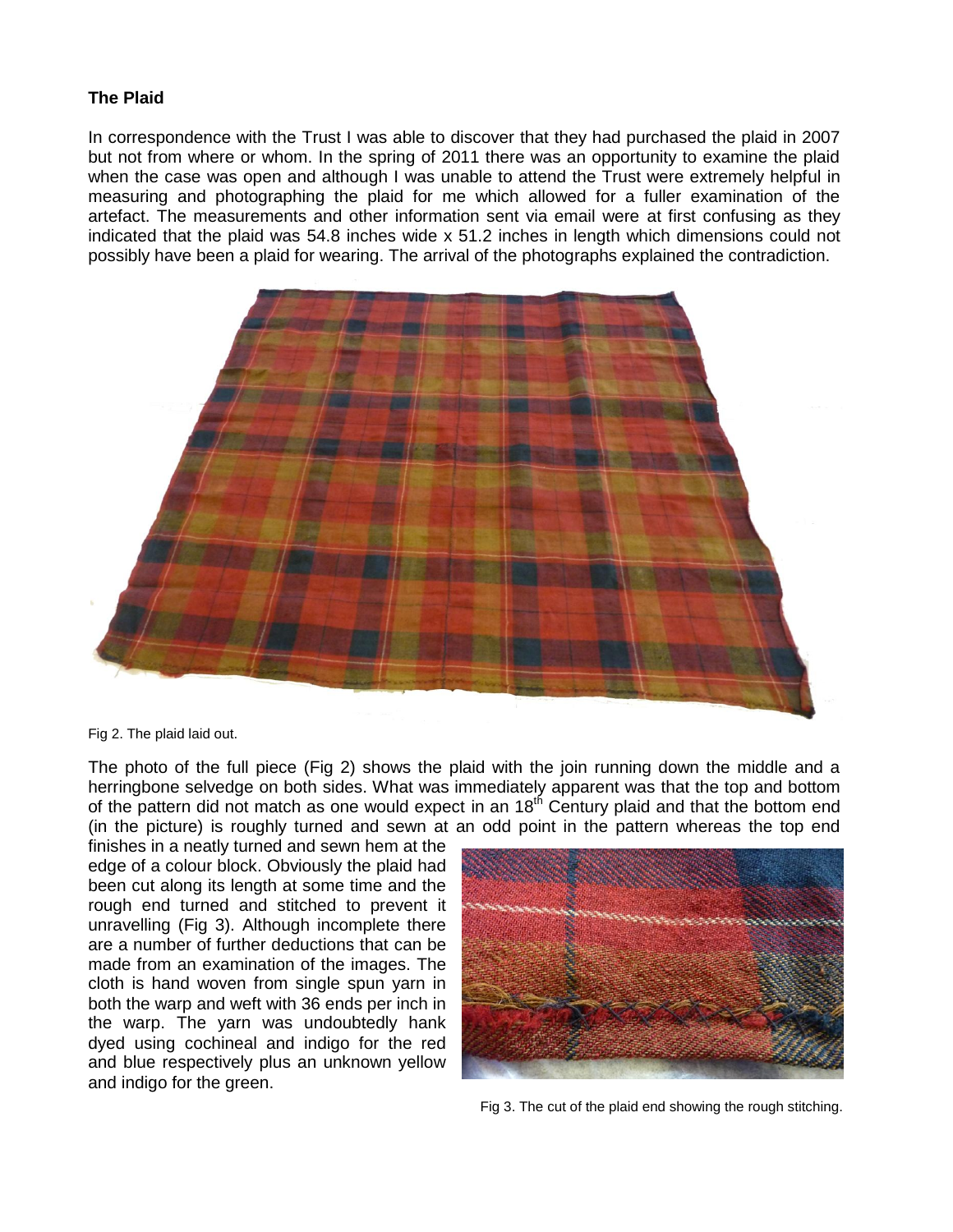The herringbone selvedge (Fig 4) follows the typical method of  $18<sup>th</sup>$  Century plaids where a blue band from the sett is extended and then the edge finished in red. In the case of this plaid very little amendment to the sett was required as the blue band and outer red are in their naturally repeating positions with the blue just widened slightly. The herringboning begins about  $2/3$  into the blue, runs



for 3 bands of 10 threads before the last 4 blue and 22 red ends follow the standard threading. These 3 bands of herringbone are uncharacteristically few compared with many contemporary examples where 5 – 8 bands were more usual.

The plaid comprises two lengths of single width cloth each about 27.5 inches wide and woven offset starting at the centre of the blue pivot stripe between the broad green squares and includes one full repeat and on to the next blue which is then partially herringbone as described above. The fact that the pattern did not have to be altered beyond adding a few additional blue threads at the selvedge indicates that the size of the sett was deliberate in order to fit the width of the cloth.

Inclusion of a herringbone selvedge implies that this was almost certainly originally a plaid for wearing rather than domestic use. The thickness of the yarn and density of the weave means that the plaid would probably have been approximately 4 yards in length x 55 inches wide with a herringbone selvedge on the top and bottom.

Fig 4. Herringbone Selvedge detail.

## **The Setting**

Although the setting of this piece is identical to that recorded by the STS and Scarlett it has a slightly different threadcount as be seen below and in Fig 5.

B/4 R84 B84 R16 W4 R16 G84 R84 B/4 - NTS specimen B/4 R98 B102 R18 W4 R18 G102 R98 B/4 – STS/Scarlett



Fig 5. Setting for the NTS plaid (top) and the Nethybridge Curtains per Scarlett (below).

Scarlett's count differs in two respects:

- He gives differing proportions for the large areas of red, blue and green whereas in the NTS plaid they are equal.
- With the exception of the fine blue and white stripes all Scarlett's counts are 10-20% larger than those in the NTS plaid.

Describing a tartan visually is always difficult because individuals will often see different aspects of the design as prominent. This design is perhaps easier than some to explain and can be best